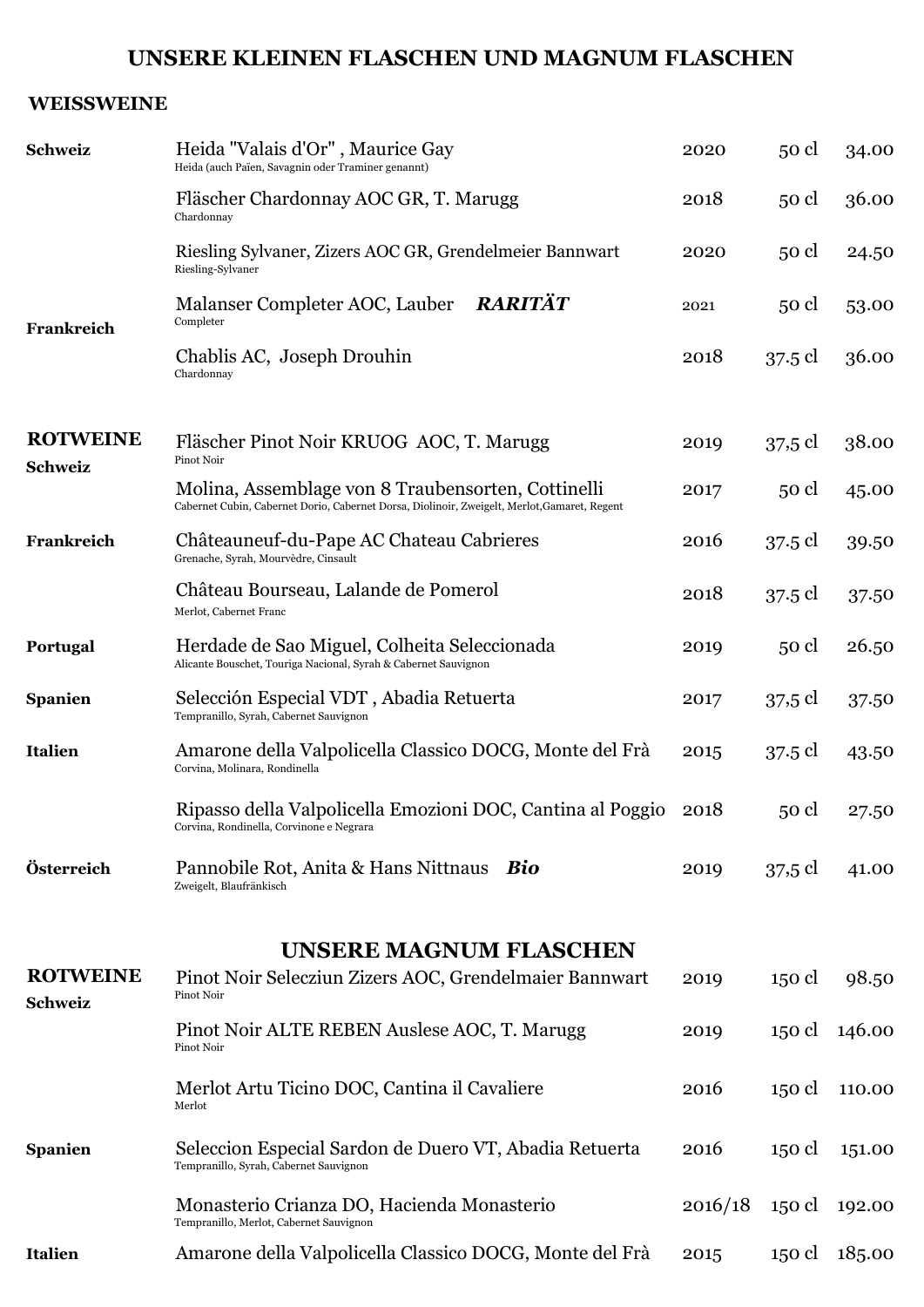Corvina, Molinara, Rondinella

| <b>Schweiz</b>                               | <b>WEISSWEINE</b>                                                                                         |      |       | <b>Preis</b> |
|----------------------------------------------|-----------------------------------------------------------------------------------------------------------|------|-------|--------------|
| Graubünden                                   | Malanser Pinot Gris AOC, Giani Boner<br>Pinot Gris                                                        | 2017 | 75 cl | 71.00        |
|                                              | Riesling Sylvaner, Zizers AOC GR, Grendelmeier Bannwart<br>Riesling-Sylvaner                              | 2020 | 75 cl | 43.00        |
|                                              | Cuvée Blanc, Malans AOC, Weinbau Cottinelli<br>Chardonnay, Freisamer, Riesling & Sylvaner, Weissburgunder | 2020 | 75 cl | 49.50        |
|                                              | Jeninser Chardonnay, Schlegel Weingut zur Alten Post<br>Chardonnay Barrique                               | 2020 | 75 cl | 94.00        |
|                                              | Fläscher Chardonnay, Thomas Marugg<br>Chardonnay                                                          | 2020 | 75 cl | 76.50        |
|                                              | <b>RARITÄT</b><br>Fläscher Sauvignon Blanc, Jann Marugg<br>Sauvignon Blanc                                | 2021 | 75 cl | 78.00        |
|                                              | Maienfelder Riesling x Sylvaner, Weinbau Komminoth<br>Riesling-Sylvaner                                   | 2020 | 75 cl | 53.00        |
|                                              | Maienfelder Weissburgunder, Weinbau Komminoth<br>Weissburgunder (Pinot Blanc)                             | 2020 | 75 cl | 60.00        |
|                                              | RARITÄT<br>Maienfelder Viognier, Möhr Niggli<br>Viognier                                                  | 2020 | 75 cl | 78.00        |
|                                              | Maienfelder Grüner Veltliner, Weingut Heidelberg Bio<br>Grüner Veltliner                                  | 2019 | 75 cl | 67.00        |
| Lavaux                                       | St. Saphorin AOC, La Redoute, Obrist<br>Chasselas                                                         | 2018 | 75 cl | 50.00        |
| Valais                                       | Bio<br>Fin Bec Mer, Cave Fin Bec<br>Assemblage du Rhone Heida, Viognier                                   | 2019 | 75 cl | 51.00        |
|                                              | Petite Arvine "Valais d'Or", Maurice Gay<br>Petite Arvine                                                 | 2017 | 75 cl | 52.00        |
| Ticino                                       | Merlot Bianco Rovere del Ticino, Guido Brivio<br>Merlot (weiss gekeltert)                                 | 2020 | 75 cl | 68.00        |
| Österreich<br>Kamptal                        | Grüner Veltliner Ried Dechant DAC, Jurtschitsch Bio<br>Grüner Veltliner                                   | 2019 | 75 cl | 75.00        |
| Wachau                                       | Riesling Ried Loibenberg Smaragd, Emmerich Knoll<br>Riesling                                              | 2019 | 75 cl | 74.00        |
| Frankreich<br>Côte de Beaune                 | Chassagne Montrachet, Michel Picard Bio<br>Chardonnay                                                     | 2014 | 75 cl | 98.00        |
| Loire                                        | Pouilly Fumé AC, Baron de Ladoucette<br>Sauvignon Blanc                                                   | 2018 | 75 cl | 85.00        |
|                                              | Châteauneuf-du-Pape blanc, Château Cabrières<br>Clairette, Bourboulenc, Grenache blanc, Roussanne         | 2019 | 75 cl | 87.00        |
| Cotes-du-Rhone<br><b>Italien</b><br>Südtirol | VIGNA KOLBENHOF Alto Adige DOC, J. Hofstätter<br>Gewürztraminer                                           | 2019 | 75 cl | 78.00        |
| <b>Spanien</b>                               | <b>Bio</b><br>Petit Sios Blanco, Costers del Sio                                                          | 2019 | 75 cl | 42.00        |
| Katalonien                                   | Chardonnay, Muscat, Sauvignon blanc                                                                       |      |       |              |
| <b>Portugal</b>                              | Branco Reserva Marques de Marialva, Adega de Cantanhede                                                   | 2019 | 75 cl | 43.00        |
| Bairadda                                     | Arinto                                                                                                    |      |       |              |
|                                              | <b>ROSÉWEINE</b>                                                                                          |      |       |              |
| Frankreich                                   | BY.OTT Rosé AOC, Domaines Ott                                                                             | 2018 | 75 cl | 54.00        |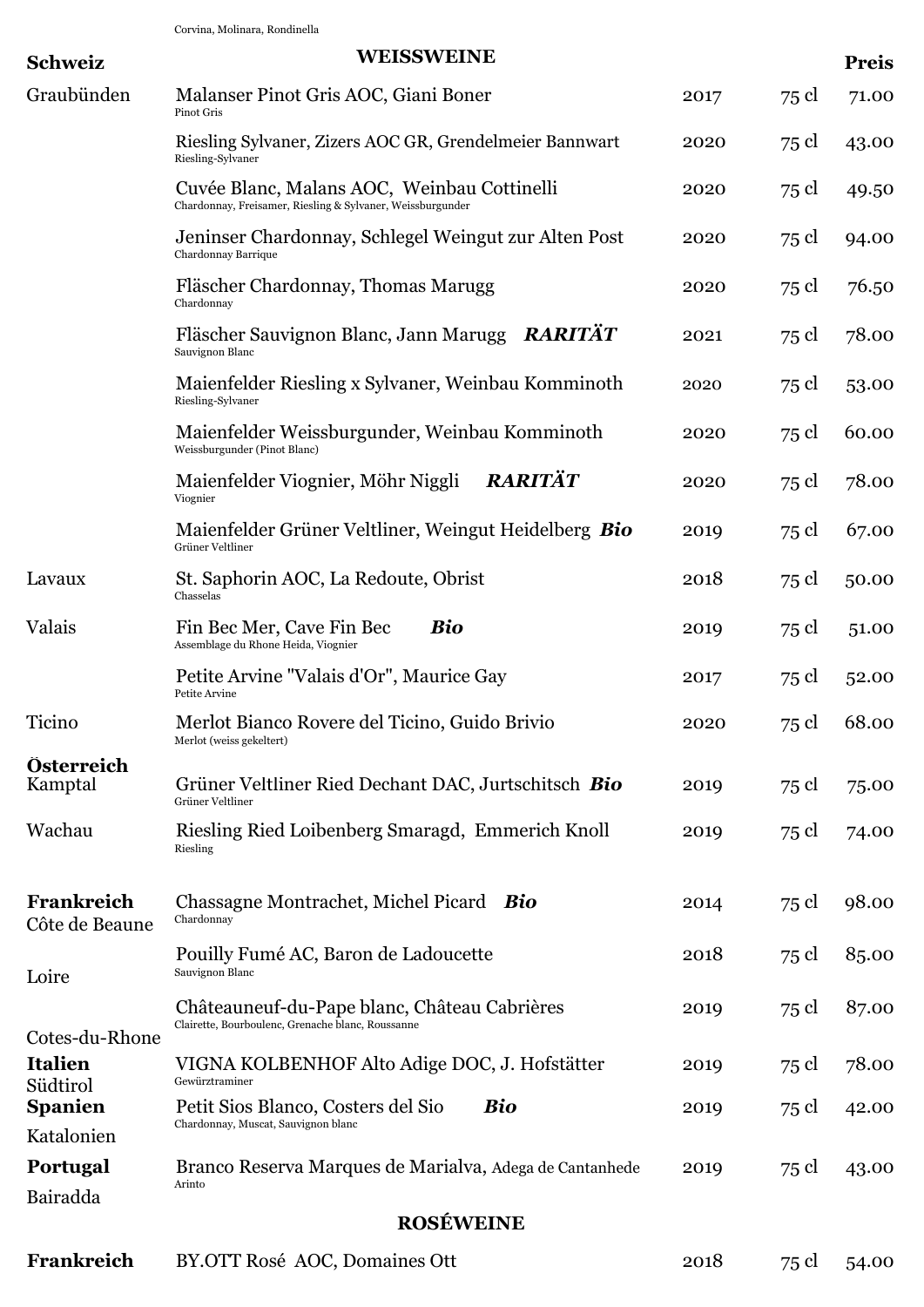Provence

## **ROTWEIN**

| <b>Schweiz</b> | Maienfelder Blauburgunder AOC, Weinbau Komminoth<br>Blauburgunder                                                                                  | 2018 | 75 cl | 58.50  |
|----------------|----------------------------------------------------------------------------------------------------------------------------------------------------|------|-------|--------|
| Graubünden     | Syrah Barrique, Weinbau Komminoth RARITÄT                                                                                                          | 2019 | 75 cl | 78.00  |
|                | Syrah                                                                                                                                              |      |       |        |
|                | Maienfelder Cuvée Rouge, Weingut Lampert RARITÄT<br>Syrah, Cabernet Sauvignon, Merlot                                                              | 2020 | 75 cl | 82.00  |
|                | Malanser Pinot Noir AOC, Giani Boner<br>Pinot Noir                                                                                                 | 2018 | 75 cl | 69.00  |
|                | Malanser Cabernet Sauvignon Barrique, Weingut Lauber<br>Cabernet Sauvignon                                                                         | 2019 | 75 cl | 82.00  |
|                | Blauburgunder Auslese, Weinbau Joos aus Trimmis<br>Blauburgunder                                                                                   | 2021 | 75 cl | 52.00  |
|                | Fläscher KRUOG AOC, Thomas Marugg<br>Pinot Noir                                                                                                    | 2018 | 75 cl | 78.50  |
|                | Fläscher Cuvee Terra Noir, Roman Hermann RARITÄT<br>Zweigelt, Merlot, Pinot Noir                                                                   | 2020 | 75 cl | 84.00  |
|                | ARDESIA AOC, Thomas Marugg RARITAT<br>Diolinoir                                                                                                    | 2017 | 75 cl | 98.50  |
|                | Jeninser Malbec, Weingut Johanni RARITÄT<br>Malbec                                                                                                 | 2018 | 75 cl | 88.00  |
|                | MYSTIC, Jenins Weingut Johanni RARITÄT<br>Malbec, Pinot Noir                                                                                       | 2018 | 75 cl | 96.00  |
|                | Molina, Assemblage von 8 Traubensorten, Cottinelli<br>Cabernet Cubin, Cabernet Dorio, Cabernet Dorsa, Diolinoir, Zweigelt, Merlot, Gamaret, Regent | 2018 | 75 cl | 67.00  |
| Valais         | "MASC", Assemblage de cépages rouges, VS AOC, M.Gay<br>Merlot, Ancellotta, Syrah, Cabernet Sauvignon                                               | 2016 | 75 cl | 71.00  |
|                | Maraudeur Syrah AOC, Cordonier & Lamon<br>Syrah                                                                                                    | 2018 | 75 cl | 47.00  |
| Ticino         | Artu Merlot Ticino DOC, Cantina il Cavaliere<br>Merlot                                                                                             | 2019 | 75 cl | 54.00  |
| Österreich     | Galà IGT, Cantina il Cavaliere<br>Merlot, Gamaret, Garanoir, Gallotta                                                                              | 2020 | 75 cl | 52.00  |
| Neusiedlersee  | RARITÄT<br>Batonnage Red Scorpion, Wild Boys<br>Blaufränkisch, Cabernet Sauvignon, Merlot                                                          | 2018 | 75 cl | 284.00 |
|                | Cuvee Mephisto, Weingut Robert Goldenits<br>Syrah, Merlot, Cabernet Sauvignon                                                                      | 2017 | 75 cl | 81.00  |
|                | Pannobile Rot, Anita & Hans Nittnaus<br>Bio<br>Zweigelt, Blaufränkisch                                                                             | 2019 | 75 cl | 82.00  |
|                | RARITÄT<br>Kapitel 1, Christian Tschida<br>Cabernet Franc, Zweigelt                                                                                | 2018 | 75 cl | 79.00  |
| Leithaberg     | Zweigelt Leithakalk, Weingut Kollwentz<br>Zweigelt                                                                                                 | 2017 | 75 cl | 51.00  |
| Carnuntum      | <b>Bio</b><br>St. Laurent Alte Reben, Weingut Glatzer                                                                                              | 2017 | 75 cl | 59.00  |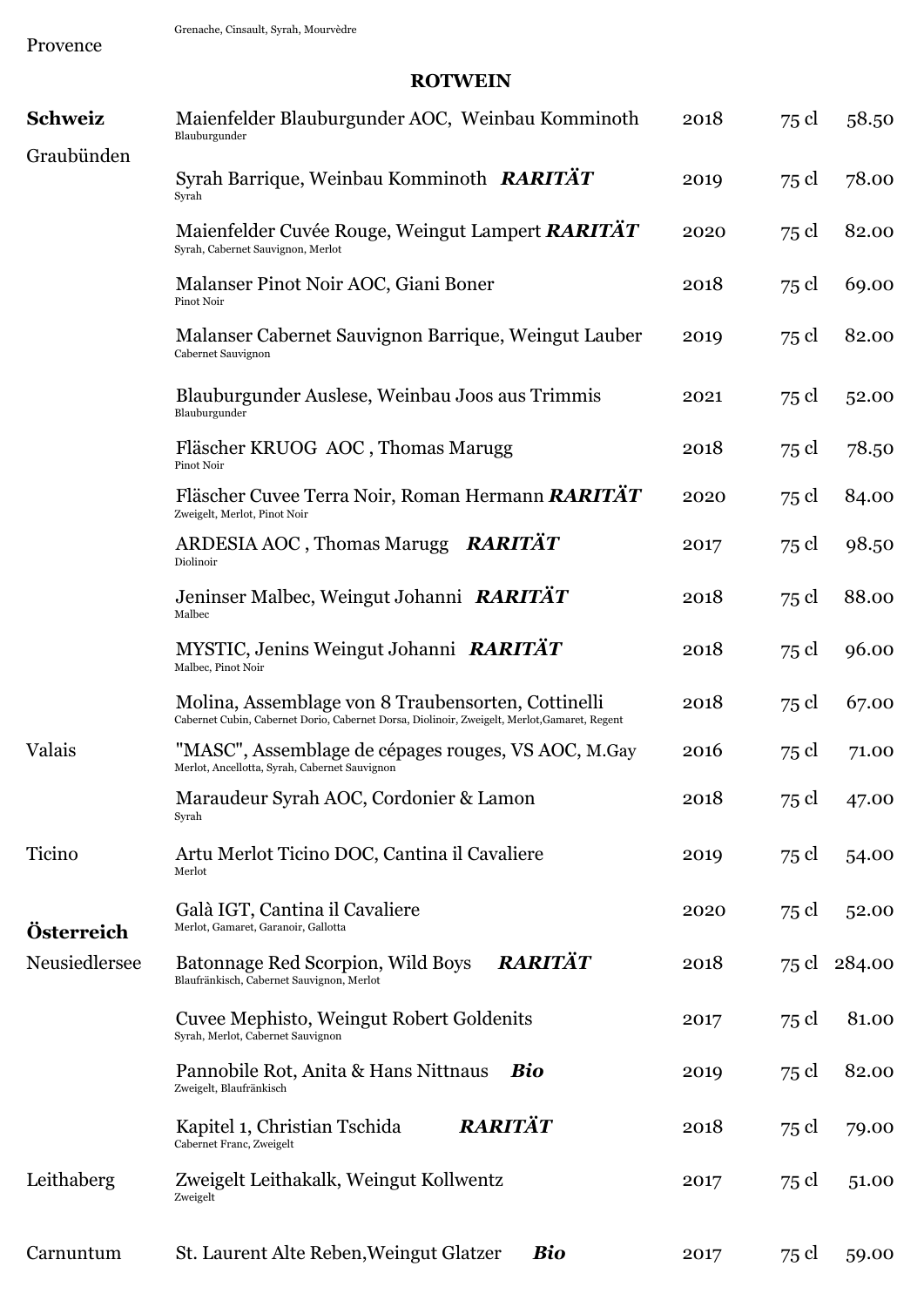| Frankreich<br>Côtes-du-Rhone | Châteauneuf-du-Pape AC Chateau Cabrieres<br>Grenache, Syrah, Mourvèdre, Cinsault                                                          | 2014 | 75 cl | 75.00        |
|------------------------------|-------------------------------------------------------------------------------------------------------------------------------------------|------|-------|--------------|
| <b>Burgund</b>               | Volnay AC "Vielles Vignes", Henri Delagrange<br>Bio<br>Pinot Noir                                                                         | 2015 | 75 cl | 94.00        |
|                              | Pommard AOC, Henri de Villamont<br>Pinot Noir                                                                                             | 2017 | 75 cl | 98.00        |
| St. Estèphe                  | Chateau Lafon-Rochet AC, 4eme Grand Cru Classé<br>Cabernet Sauvignon, Merlot, Cabernet Franc                                              | 2006 | 75 cl | 126.00       |
| Pomerol                      | Le Benjamin de Chateau Beauregard AC<br>Merlot, Cabernet Franc                                                                            | 2005 | 75 cl | 114.00       |
| Margaux                      | Chateau Siran AC MC, Grand Cru Exceptionnel<br>Cabernet Sauvignon, Merlot, Cabernet Franc, Petit Verdot                                   | 2016 | 75 cl | 97.00        |
| Paulliac                     | Chateau Lynch-Bages AC, 5eme Grand Cru Classé<br>Cabernet Sauvignon, Merlot, Cabernet Franc, Petit Verdot                                 | 2017 |       | 75 cl 286.00 |
| Cotes de Castillon           | Chateau d'Aiguilhe AOC<br>Merlot, Cabernet Franc                                                                                          | 2017 | 75 cl | 81.00        |
| St. Julien<br><b>Italien</b> | Château Léoville Poyferré, 2eme Grand Cru Classé<br>Cabernet Sauvignon, Cabernet Franc, Petit Verdot, Merlot                              | 2018 | 75 cl | 264.00       |
| Trentino                     | MOREI IGT, Elisabetta Foradori<br>Bio<br>Von diesem in Terrakotta Amphoren vergorenen Teroldego Cru werden nur 10.000 Flaschen produziert | 2016 | 75 cl | 92.00        |
| Veneto                       | Verjago, Valpolicella Classico Superiore DOC, D.Veneti<br>Corvina, Corvinone, Croatina, Molinara, Oseleta, Rondinella                     | 2017 | 75 cl | 62.00        |
|                              | Amarone della Valpolicella Classico DOCG, Monte del Frà<br>Corvina, Molinara, Rondinella                                                  | 2016 | 75 cl | 81.00        |
| Piemonte                     | Barbera d'Alba Edigio, Luca Bosio<br>Barbera                                                                                              | 2019 | 75 cl | 54.00        |
|                              | Barolo DOCG Cerequio, Beni de Batasiolo<br>Nebbiolo                                                                                       | 2011 | 75 cl | 98.00        |
|                              | Bricco Manzoni Langhe DOC, Rocche dei Manzoni<br>Nebbiolo, Barbera                                                                        | 2014 | 75 cl | 78.00        |
| Toscana                      | Poggio alle Nane, Marema Toscana DOC<br>Cabernet Sauvignon, Cabernet franc, Carmenère                                                     | 2018 | 75 cl | 148.00       |
|                              | Chianti Classico DOCG Rubiolo, Gagliole<br>Sangiovese                                                                                     | 2019 | 75 cl | 48.00        |
|                              | Vino Nobile di Montepulciano DOCG, Avignonesi Bio<br>Sangiovese                                                                           | 2017 | 75 cl | 63.00        |
|                              | Arnione, Bolgheri DOC, superiore, Campo alla Sughera<br>Cabernet Sauvignon, Cabernet Franc, Merlot, Petit Verdot                          | 2015 | 75 cl | 93.00        |
| Südtirol                     | Lagrein Riserva Abtei DOC, Muri - Gries<br>Lagrein                                                                                        | 2018 | 75 cl | 97.00        |
| Sicilia                      | Gergenti, Sicilia IGT, Cantina la Torre<br>Nero d'Avola, Merlot                                                                           | 2016 | 75 cl | 50.00        |